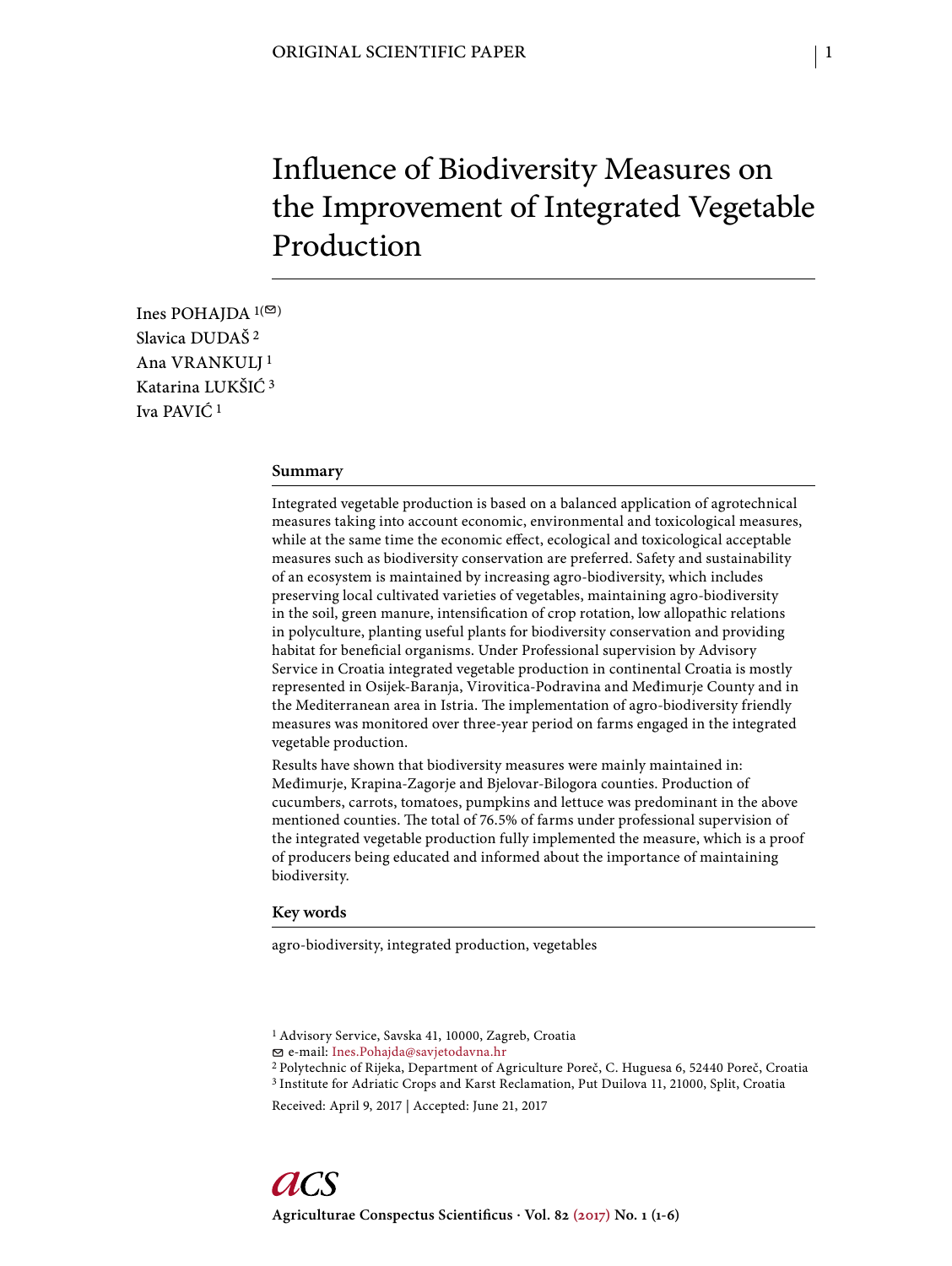### **Introduction**

The intensification of agricultural production in the second half of the 20<sup>th</sup> century resulted in increased human population and consequently in increased food demand. Thus, negative effects on the environment and human health are inevitable. Improper plant protection usage has had a leading role in this issue. Modern agricultural production requires production of crops in a way that will not harm the environment. In order to produce safe food, agricultural production is legally regulated within the EU member states. Within Regulation (EU) 1305/2013, a mandatory measure (agriculture, environment and climate change) is prescribed and it must be part of a Rural Development Programme of each member state (The European Parliament and the Council of the European Union, 2013). Strategy and Action plan for the protection of biological and landscape diversity of the Republic of Croatia is the fundamental document on the environmental protection. This document provides long–term objectives and guidelines for the conservation of biological and landscape diversity and protected sights of nature, including ways of its enforcement. The document is in a compliance with the overall economic, social and cultural development of the Republic of Croatia. The main objective of the Strategy and Action plan for protection of biological and landscape diversity of the Republic of Croatia is to maintain or enhance agro-biodiversity on agricultural areas via sustainable management. Stimulation of agricultural production that contributes to the biodiversity maintenance is set up as a strategic guideline (Croatian Parliament, 2008). Biodiversity is kept vibrant by respecting and implementing the following principles of good agricultural practices (GAP): soil and water conservation, proper use of machinery, prescribed agrotechnical and mechanical measures, balanced fertilization, proper application of plant protection products, and biological plant protection. Integrated pest management (IPM) implies a balanced application of agrotechnical measures respecting the economic, environmental and toxicological factors. Priority is given to ecologically and toxicologically more acceptable measures at the same economic effect (Ministry of Agriculture, 2012, 2014). Integrated agricultural production in Croatia was established in 2010 by the Agriculture Act, the first corresponding Ordinance and prescribed Technical Guidelines. Producers are obliged to produce in accordance with the legislation. Professional supervision is carried out by Advisory Service. Integrated professional supervision includes various areas of agricultural production. Thus, integrated vegetables production is followed by production of grapes. On the other side, crop production dominates is followed by the production of fruits (Pohajda et al., 2015 a, 2016). Once the professional supervision affirms the compliance with the legislation, producers are allowed to mark their products with the label of the integrated production (Pohajda, 2013). Professional supervision, among other requirements, also affirms the success of implementation of requirements regarding biodiversity maintenance. Maintenance of ecological infrastructure in an environmentally friendly way can be maintained by constructing dry walls, hedges and inter-row grassing of permanent crops (Saunders et al., 2013). Hedges serve as wind protectors, reducing evapotranspiration due to reduced mixing of air masses. Furthermore, hedges are effective in maintaining

predator-parasite relations (Pohajda, 2008). Intensification of crop rotation and polyculture with emphasis on selecting crops with beneficial allelopathic effect will also provide favorable conditions for the biodiversity maintenance (Balzan and Moonen, 2014; Jankowska et al., 2009). One must take into account conservation of natural enemies and their habitats (Sarwar, 2014). The reduction of environmental pollution primarily by low pesticide usage goes in favor with this measure (Pohajda et al., 2015 b). The intensive use of mineral fertilizers and pesticides has resulted in higher yields but has also harmful effect on the soil and water quality.

It is important to emphasize runoff of mineral fertilizers nutrients (nitrate, phosphorus) in the groundwater. It was estimated that in the European Union about 20% of drinking water contains levels of agrochemical residues above permitted by regulations. Maintaining soil fertility by acceptable measures such as green manure enriches soil with organic matter (Mancinelli et al., 2013), and soil biological activity is enhanced having beneficial effect on the useful microorganism growth. Natural process of symbiotic nitrogen fixation has a special role in soil protection endeavors. Root nodule symbiosis enables plants to make use of nitrogen-fixing bacteria to convert needed atmospheric nitrogen into a form that is directly available for plant growth. Thus, the above processes meet the environmental, economic and energy aspects. In the context of cross-compliance, inoculation is performed by using vaccines. The use of vaccines for pre-seeding inoculation of legumes is in accordance with the cross-compliance principles. Accordingly, the soil and water protection against harmful excess of nitrate as a result of excessive fertilization with mineral fertilizers is ensured (Pohajda, 2012). The experience of Advisory Service is that the lack of information or funds of producers is the most common cause of the negative influence on the environment. That is why producers engaged in the integrated production are obliged to continuous education attendance. Among these are the producers engaged in the integrated vegetable production. The Republic of Croatia has extremely favorable natural conditions for the production of vegetables, although vegetable production takes the last place (659.22 ha) in the overall integrated production (Ministry of Agriculture, 2016 a). In spite of the reduction of the overall vegetable production during the last decade, Ministry of Agriculture has provided data on the increase in the number of integrated producers and the areas under integrated production according to the Register of producers in integrated production in 2010. In 2015 there was a 104.955,76 ha under integrated agricultural production, of which only 0.63% of the areas were under vegetable production. According to data obtained from the Ministry of Agriculture in 2015, in the continental part of Croatia vegetables were most commonly produced in Osijek-Baranja (73.05 ha) and in Koprivnica-Križevci County (8.22 ha). Vegetables in the Mediterranean area were most commonly produced in Istria County (22.75 ha) (Ministry of Agriculture, 2016 b).

With the strategy and action plan for the protection of biological and landscape diversity of the Republic of Croatia, long-term objectives and guidelines for the conservation of biological and landscape diversity are defined. Methods for the conservation of biological diversity are described according to overall economic, social and cultural development of the Republic of Croatia.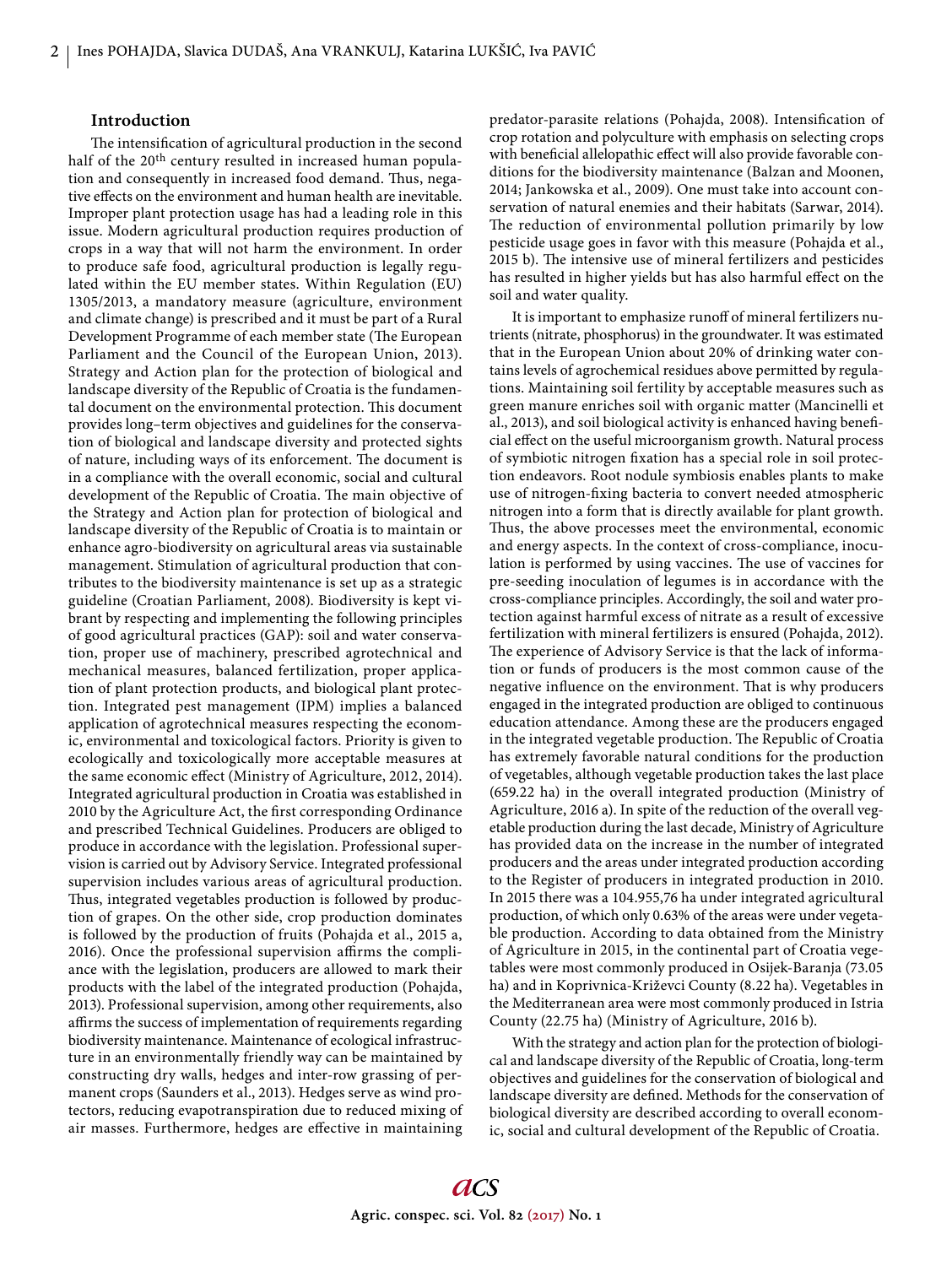### **Materials and methods**

The Advisory Service carries out professional supervision which is defined with Supervisory form. The scope of materials and methods of this work is defined by the Regulation and Technical Guidelines for integrated production and accompanying Supervisory form, as follows.

Conservation of biological diversity is one of the prescribed requirements in Supervisory form of integrated production. Compliance with the requirements of agricultural production prescribed by the Regulation and Technical Guidelines for integrated production is established in the mentioned document.

Requirements concerning biological diversity prescribed in the Supervisory form are:

- 1. Minimum 5% of land should be left and maintained as ecological infrastructure (dry walls, hedges and inter-row grassing of permanent crops).
- 2. At least two measures of conservation of natural enemies and their habitats should be implemented (birdhouses, useful insects etc.).
- 3. Safe distance between field and sensitive habitat (water protection areas, wellsprings, ponds, protected species etc.).
- 4. Maintaining soil fertility by adequate measures (calcification, green manure, etc.).
- 5. Implementation of plant protection measures such as agrotechnical, mechanical, physical, biological, biotechnical and crop rotation.

The implementation of measures was researched on family farms in the Republic of Croatia (Advisory Service, 2016).

Research was conducted in the Croatia during three vegetation seasons (year 2013, 2014 and 2015) on family farms that applied for professional supervision in integrated vegetable production during all three seasons. Thirteen counties were included in the research: 11 counties in the continental part of Croatia and two counties in the Mediterranean area.



**Figure 1.** Research areas of biodiversity in the integrated production of vegetables (green color)

Professional supervision of the integrated vegetables production in 2013 included the continental counties of: Bjelovar-Bilogora, Brod-Posavina, Koprivnica-Križevci, Krapina-Zagorje, Međimurje, Osijek-Baranja, Požega-Slavonija, Virovitica-Podravina and Vukovar-Srijem. Research has been conducted in the Mediterranean area during the first season in Istria County.

Professional supervision on the integrated vegetable production in 2014 included the following continental counties: Bjelovar-Bilogora, Koprivnica-Križevci, Krapina-Zagorje, Međimurje, Osijek-Baranja, Požega-Slavonija, Sisak-Moslavina, Virovitica-Podravina and Vukovar-Srijem. Research has been conducted in the Mediterranean area during the second season in Istria County.

Professional supervision of the integrated vegetable production in 2015 included the following continental counties: Bjelovar-Bilogora, Brod-Posavina, Zagreb, Koprivnica-Križevci, Međimurje, Osijek-Baranja, Požega-Slavonija, Virovitica-Podravina and Vukovar-Srijem. Research has been conducted in the Mediterranean area during the third season in Istria and Zadar County.

Based on the principles of integrated production, majority of vegetable producers in 2013 was located in following counties: Virovitica-Podravina, Osijek-Baranja and Bjelovar-Bilogora County. During 2014 most of the producers were located in Virovitica-Podravina, Požega-Slavonija and Osijek-Baranja. During the third season of research (2015), most of the vegetable producers, as in previous season, were located in: Virovitica-Podravina, Požega-Slavonija and Osijek-Baranja County.

# **Results and discussion**

Research determined that the number of producers in the integrated vegetable production has increased from season to season. According to what was stated above, increasing agricultural areas under integrated production were proportional to the number of producers. Thus, professional supervision of the integrated vegetable production in 2013 was conducted on 109.56 ha. In 2014 professional supervision on integrated vegetables production was conducted on 204.09 ha. In the third season (2015) research was conducted on 380.08 ha. Professional supervision of the integrated vegetable production affirmed 5.16% of the integrated vegetables producers in 2013, 4.68% in 2014 and 5.9% integrated vegetable producers in 2015. Presence of the integrated vegetable producers by counties through all three seasons is presented in Figure 2.

Professional supervision of the integrated vegetable production affirmed that the highest integrated vegetable production in 2013 was in Virovitica-Podravina (41.78 ha), Istria (26.86 ha) and Koprivnica-Križevci County (13.88 ha). In 2014 the highest integrated vegetable production was in Osijek-Baranja (87.9 ha), Međimurje (24.02 ha) and Koprivnica-Križevci County (23.14 ha). In 2015 the highest integrated vegetable production was in Osijek-Baranja (218.6 ha), Požega-Slavonija (75.74 ha) and Virovitica-Podravina County (24.36 ha). Results obtained in this research are linked to larger agricultural areas, as a result of traditional vegetables production in those counties.

In 2013 about 78% of family farms implemented requirements for maintaining and increasing biodiversity, and the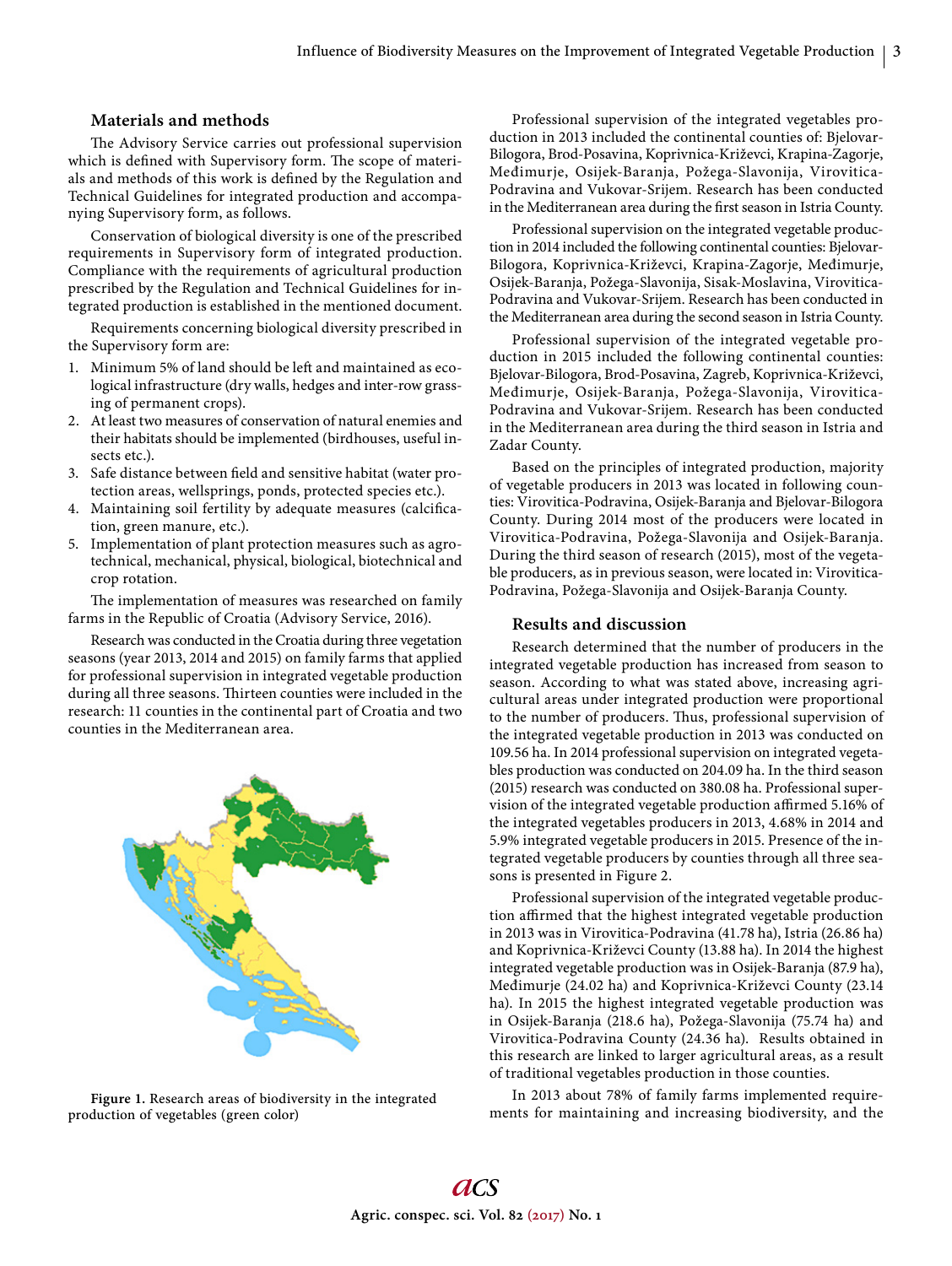

Presence of integrated vegetable producers by counties

**Figure 2.** Presence of the integrated vegetable producers in frequencies

**Figure 3.** Biodiversity maintenance in the integrated production in 2013 (taken from supervisory forms for all producers) Legend: B-B C: Bjelovar-Bilogora, B-P C: Brod-Posavina, I C: Istria, K-K C: Koprivnica-Križevci, K-Z C: Krapina-Zagorje, M C: Međimurje, O-B C: Osijek-Baranja, P-S C: Požega Slavonija, V-P C: Virovitica-Podravina, V-S C: Vukovar-Srijem.

**Figure 4.** Biodiversity maintenance in the integrated production in 2014 (taken from supervisory forms for all producers) Legend: B-B C: Bjelovar-Bilogora, I C: Istria, K-K C: Koprivnica-Križevci, K-Z C: Krapina-Zagorje, M C: Međimurje, O-B C: Osijek-Baranja, P-S C: Požega Slavonija, S-M C: Sisak Moslavina, V-P C: Virovitica-Podravina:, V-S C: Vukovar-Srijem.

highest share was in Bjelovar-Bilogora, Istria, Krapina-Zagorje and Međimurje County. Results of biodiversity maintenance in the integrated production are given in Figure 3.

Linear graph represents the amount of producers in each county compared to total amount of integrated vegetable producers in 2013.

Total 73.33% of family farms in 2014 have completely fulfilled requirements for maintaining biodiversity, especially in Osijek-Baranja, Bjelovar-Bilogora and Međimurje County. Results of maintaining biodiversity in the integrated production are given in Figure 3. Linear graph represents amount of producers in each county compared to total amount of integrated vegetable producers in 2014.

In 2015, about 77% of the family farms completely fulfilled the requirements for maintaining biodiversity, especially in Osijek-Baranja, Požega-Slavonija and Virovitica-Podravina County. Results of maintaining biodiversity in integrated production are shown in Figure 4.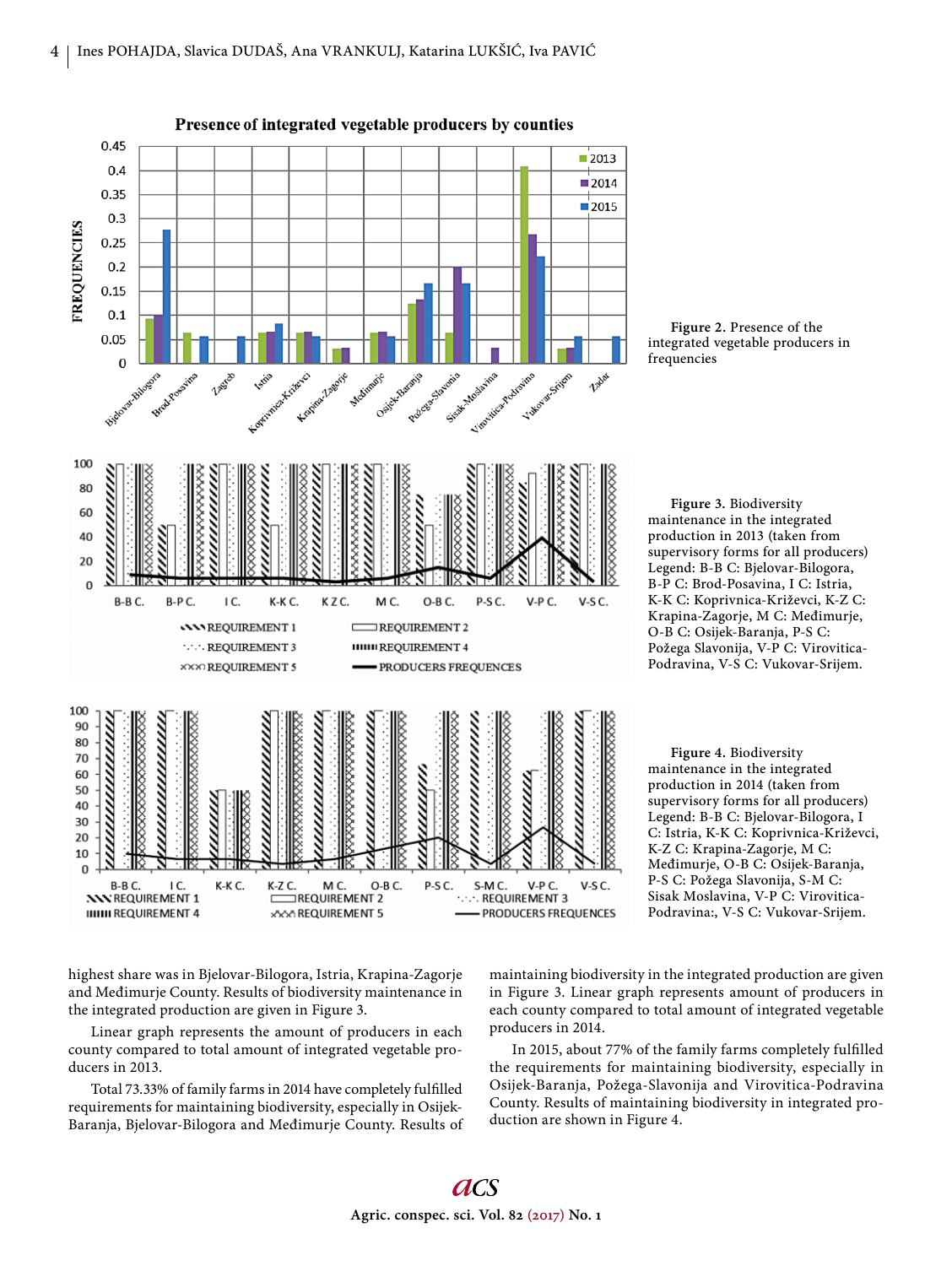

**Figure 5.** Biodiversity maintenance in the integrated production in 2015 (taken from supervisory forms for all producers) Legend: B-B C: Bjelovar-Bilogora, B-P C: Brod-Posavina, ZAGREB: Zagreb, I C: Istria, K-K C: Koprivnica-Križevci, M C: Međimurje, O-B C: Osijek-Baranja, P-S C: Požega Slavonija, V-P C: Virovitica-Podravina:, V-S C: Vukovar-Srijem.

Principles of biodiversity during 2013, 2014 and 2015 have been implemented by 76.5 % producers from: Bjelovar-Bilogora, Krapina-Zagorje and Međimurje counties especially in carrot, cucumber, cabbage and chicory production.

In each year of the research at least one of the family farms failed to fulfill all the proposed requirements: in 2013 Osijek-Baranja, 2014 in Koprivnica-Križevci and 2015 in Virovitica-Podravina, Istria, Zadar, Osijek-Baranja and Vukovar-Srijem County.

Nevertheless, requirements for the conservation of biodiversity in Croatia have been successfully implemented as a result of increasing producers awareness of biodiversity conservation.

The positive influence of consistent and continuous education and professional supervision in the integrated production has been confirmed and should be stimulated and conducted in the future.

### **Conclusions**

Although in 2014 agricultural area of integrated vegetable production has increased, integrated vegetable production in Croatia is a still minor field of agriculture production.

The integrated vegetable production share was the highest in Virovitica-Podravina, Istria and Koprivnica-Križevci County in 2013, and Osijek-Baranja, Međimurje and Koprivnica-Križevci County in 2014. In 2015, the highest share of the integrated vegetable production was in Osijek- Baranja, Požega-Slavonija and Virovitica-Podravina County.

The requirements for maintaining and increasing biodiversity were fully implemented during 2013, 2014 and 2015 by 76.5% of producers from: Bjelovar-Bilogora, Krapina-Zagorje and Međimurje County.

In 2013 it has been affirmed that 3.1 % of producers did not fulfill at least one biodiversity conservation requirement and in 2014 about 3.33% of producers. In 2015, about 13.9% of producers did not fulfill at least one biodiversity requirement.

Research has shown successful implementation of biodiversity conservation requirements and positive influence of continuous education and professional supervision in the integrated production that should be stimulated and conducted in the future.

## **References**

- Balzan, M. V., Moonen, A. (2014). Field margin vegetation enhances biological control and crop damage suppression from multiple pests in organic tomato fields. Entomologia Experimentalis et Applicata 150: 45–65.
- Croatian Parliament (2008). Strategija i akcijski plan zaštite biološke i krajobrazne raznolikosti Republike Hrvatske. NN 143/08, Narodne novine d.d. Službeni list Republike Hrvatske.
- Jankowska, B., Poniedziałek, M., Jędrszczyk, E. (2009). Effect of intercropping white cabbage with French Marigold (*Tagetes patula nana* L.) and Pot Marigold (*Calendula officinalis* L.) on the colonization of plants by pest insects. Folia Horticulturae. 1: 95-103.
- Mancinelli, R., Marinari, S., Di Felice, V., Savin, M. C., Campiglia, E. (2013). Soil property,  $CO<sub>2</sub>$  emission and aridity index as agroecological indicators to assess the mineralization of cover crop green manure in a Mediterranean environment. Ecological Indicators. 34: 31– 40.

Ministry of Agriculture (2012, 2014). Pravilnik o integriranoj proizvodnji poljoprivrednih proizvoda. NN 137/12, NN 59/14: Narodne novine d.d., Službeni list Republike Hrvatske.

- Ministry of Agriculture (2016 a). Statistički podatci za integriranu proizvodnju.
- Ministry of Agriculture (2016 b). Integrirana poljoprivredna proizvodnja po županijama. Hrvatska.
- Pohajda, I. (2008). Korisno bilje urbanoga zelenila za očuvanje biološke raznolikosti\_ // Maintenance of Open Spaces: Protection of Nature in Urban Areas. Društvo za kulturu pejzaža, Zagreb. pp 78-79.
- Pohajda, I. (2012). Practical application of symbiotic nitrogen fixation as a way of preservation and protection of agricultural soil. The 2nd International Symposium on Environmental and Material Flow Management. "EMFM 2012". pp 97-102.
- Pohajda, I. (2013). Integrated agricultural production in Croatia. 2nd Scientific Conference VIVUS - Environmentalism, Agriculture, Horticulture, Food Production and Processing. pp 197-205.
- Pohajda, I., Lukšić, K., Vrankulj, A., Dudaš, S., Šalinović, A. (2016). Integrated Production of Sour Cherry *(Prunus cerasus)* in Croatia. Agriculturae conspectus scintificus. 81 (2) pp 91-97.
- Pohajda, I., Šalinović, A., Blalabanić, M. (2015 a). Integrirana ratarska proizvodnja istočne Hrvatske. Proceedings: 8. International scientific/Professional conference Agriculture in nature and environment protection. Poljoprivredni fakultet Osijek. pp 171-175.